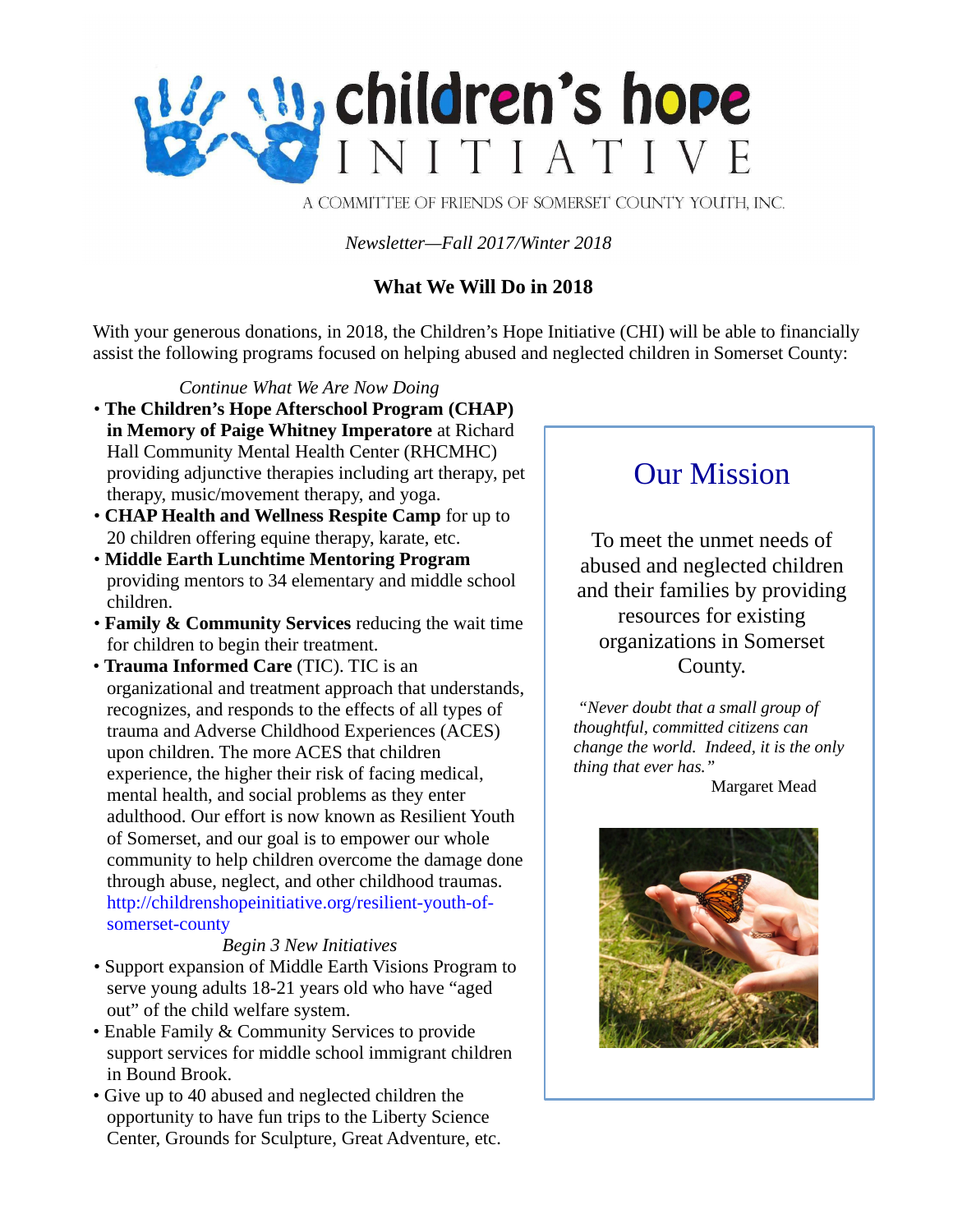**What We Have Done From January 2012 through October 2017**



To learn more: please visit: [http://childrenshopeinitiative.org](http://childrenshopeinitiative.org/)  <https://www.facebook.com/Childrens-Hope-Initiative-533265810054608>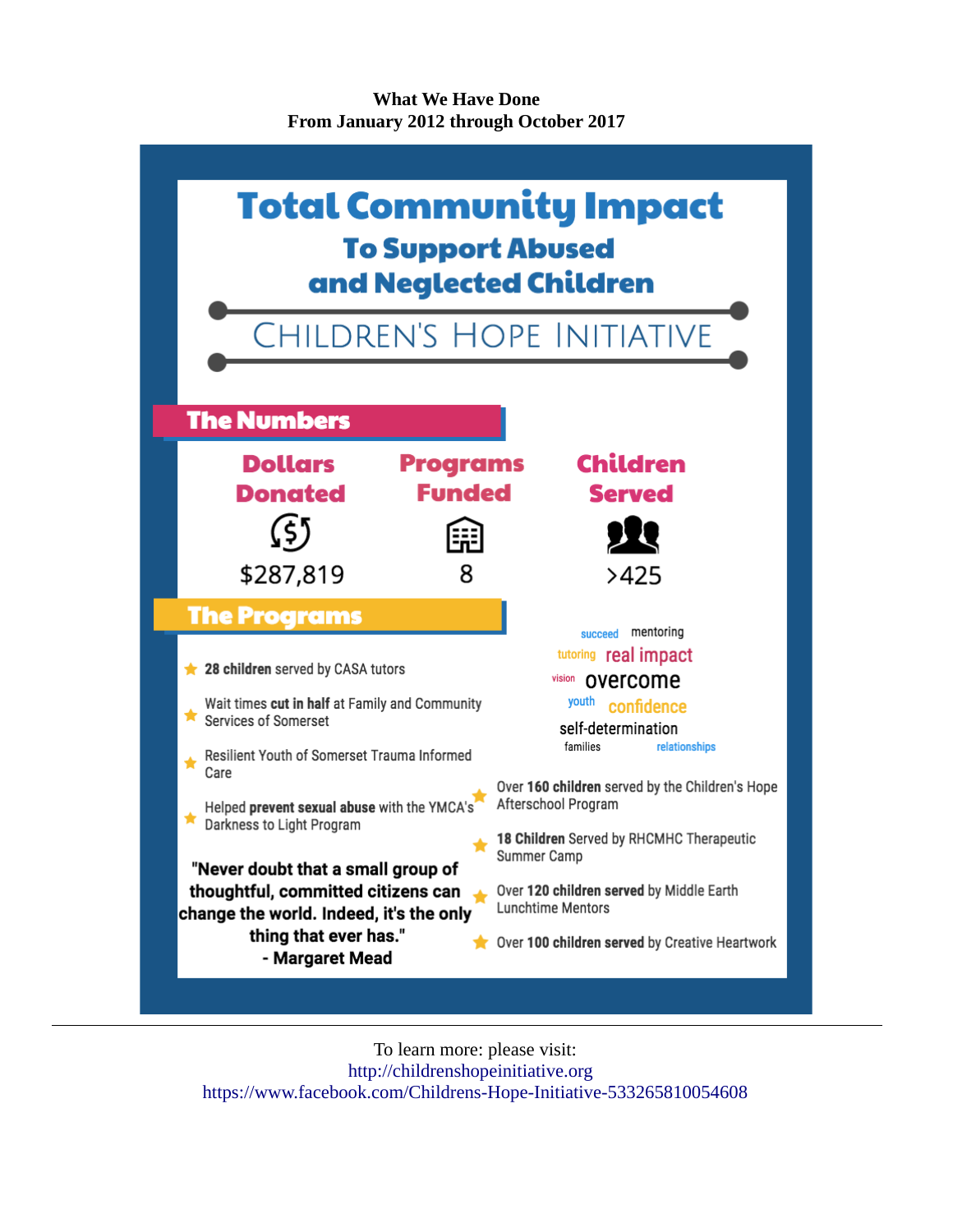## **How Did We Come to Our Decisions On Funding?**

Last winter, the 15-member Board committed to conducting a full reassessment of the unmet needs of abused and neglected children. 2017 recipients were told that their funding for 2018 would be reassessed and not guaranteed.

- This Spring, we met with 20 youth-serving organizations to hear the current unmet needs based on their work.
- We met in June to prioritize the unmet needs. http://childrenshopeinitiative.org/category/programs
- In September, we solicited 22 proposals from 11 youth-serving organizations. We received 12 formal proposals, totaling \$183,000 in requests.
- In October, the Board met to evaluate the proposals and selected 8 to fund.
- In November, we are meeting with the recipients to negotiate the scope and cost of services they will provide to the children they serve in 2018.

# **2017 Year-End Reports**

2017 year-end reports on all CHI-funded services provided to Somerset County's abused and neglected children can be viewed on our website at: <http://childrenshopeinitiative.org/category> /programs

#### Highlights:

- CASA Tutoring has another donor to fund tutoring for 2018. CHI's support for this worthy program is not needed for 2018.
- 18 children, ages 9-14, who have experienced abuse, neglect, or severe trauma, attended CHAP Health and Wellness Respite Camp that included two weeks of equine therapy, yoga, karate, art therapy, etc.
- Resilient Youth of Somerset was created in 2017. Their website tells their story and describes their exciting work to bring "trauma informed care" to Somerset County.

http://childrenshopeinitiative.org/resilientyouth-of-somerset-county



*Equine therapy at CHAP Health and Wellness Respite Camp*